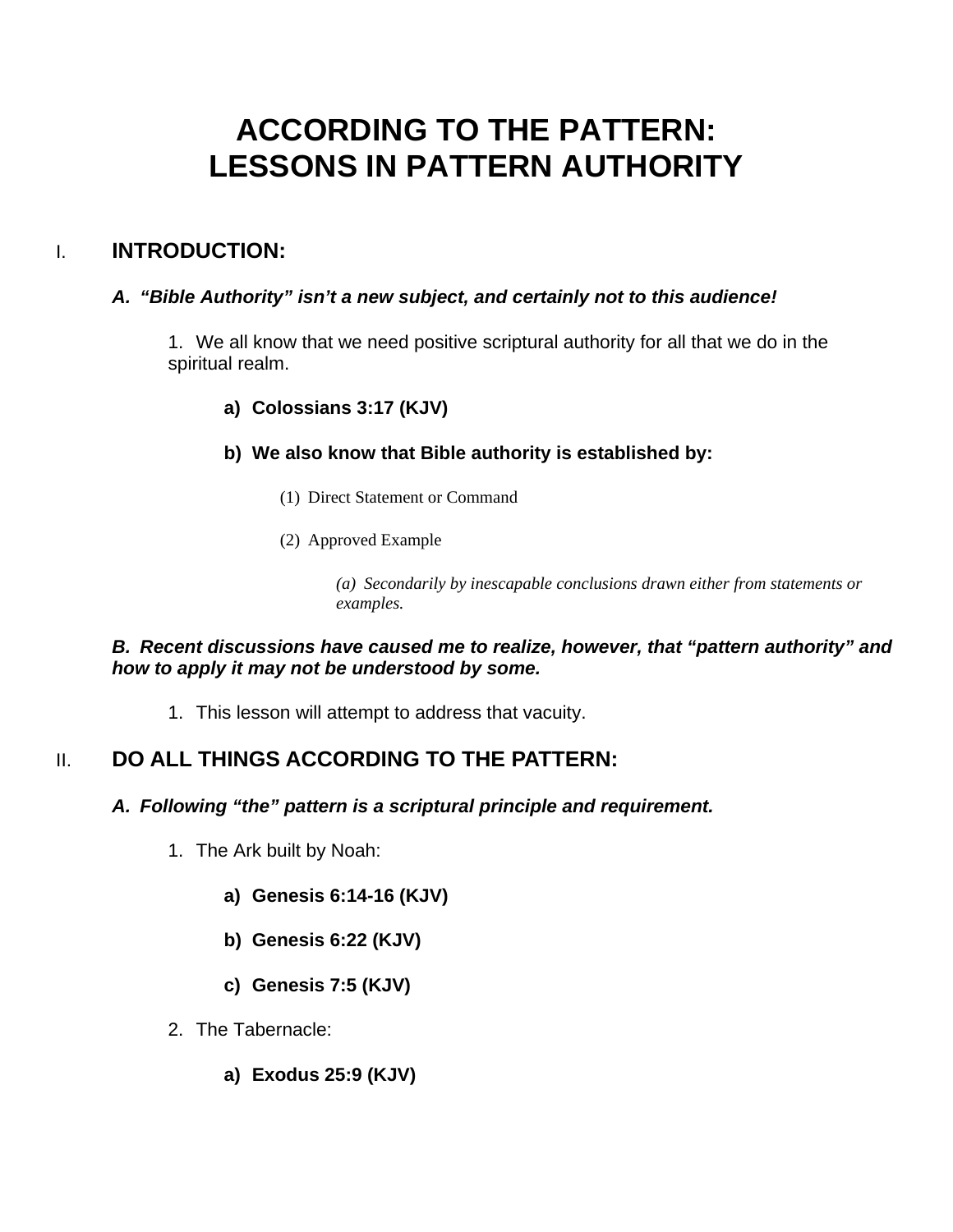- **b) Exodus 25:40 (KJV)**
- **c) Numbers 8:4 (KJV)**
- **d) Hebrews 8:5 (KJV)**
- 3. The Temple:
	- **a) 1 Chronicles 28:11-12 (KJV)**
	- **b) 1 Chronicles 28:18-19**

#### *B. Understanding "Pattern Authority"?*

1. Not all components of every Bible subject are found in a single passage of scripture. (Thus Paul's instruction to "divide aright the word of truth – 2 Timothy 2:15). This being true, we have to assemble all the information from all the passages. This is, or becomes, the "pattern" for that subject.

#### 2. Examples:

## **a) The Plan of Salvation.**

(1) We do not learn all we need to know, even about initial obedience and forgiveness of sins, in John 3:16!

- *(a) Hear Romans 10:17, etc.*
- *(b) Believe John 3:16; Mark 16:15-16, etc.*
- *(c) Repent Acts 17:30; Luke 13:3, etc.*
- *(d) Confess Matthew 10:32; Romans 10-9-10*
- *(e) Baptism Acts 2:38; Mark 16:15-16; Acts 22:16, etc.* 
	- (i) In Water Acts 8:36ff; Acts 10:47
- *(f) Faithful Continuance Revelation 2:10, etc.*

#### **b) The Lord's Supper.**

(1) We do not learn all we need to know and apply about the Lord's supper from a single passage!

*(a) Institution – Matthew 26:26-30*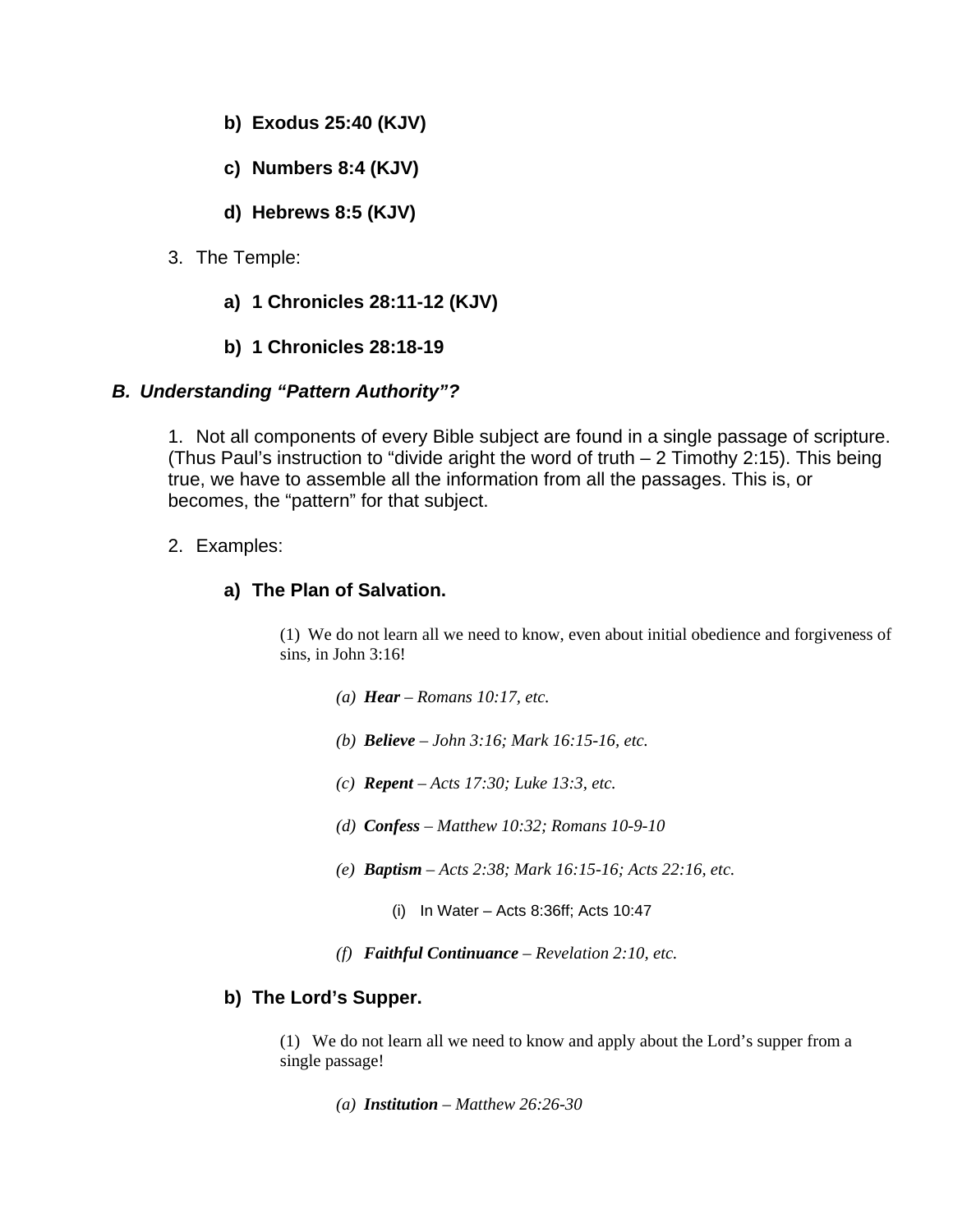*(b) Elements – "bread & cup (fruit of the vine) – Matthew 26:26-28 cf. Luke 22:18) -- of the Passover feast – unleavened bread – cf. Exodus 34:25, Leviticus 23:5, Joshua 5:10, etc.* 

*(c) Purpose – "remembrance of me" & "show the Lord's death till He come" – 1 Corinthians 11:24-26* 

- *(d) How together Acts 20:7; 1 Corinthians 11:33*
- *(e) When First Day of the Week Acts 20:7*
- *(f) Frequency inescapable conclusion every first day of the week Acts 20:7*
- *(g) Misuse 1 Corinthians 11:17, 20-22, 27*

## III. **APPLYING PATTERN AUTHORITY TO OTHER ISSUES:**

#### *A. Nature of questions.*

1. These questions are not "new" but "old", they are not "deep" but "rudimentary." While we may need to revisit these questions periodically for the benefit of those who are new to the faith and are babes in Christ, they should not need to be re-established for those who consider themselves "mature". They should know.

#### **a) Cf. Hebrews 5:12 (KJV)**

2. Questions are usually good. We invite them. But when questions are asked and answered repeatedly, they can, and do, begin to gender strife.

- **a) Philippians 2:3 (KJV)**
- **b) 2 Timothy 2:14-15 (KJV)**
- **c) Titus 3:10 (KJV)**

(1) Point: If you genuinely don't know the answers, then ask those who do… do not raise the question to those who are 'babes' as if you are simply inquiring, then leave the untaught or unlearned with doubts. (that is what "subverting of the hearers" means)

#### *B. Pattern Authority and the Assembly:*

1. A command not to forsake the assemblies.

#### **a) Hebrews 10:25 (KJV)**

2. Examples of assemblies: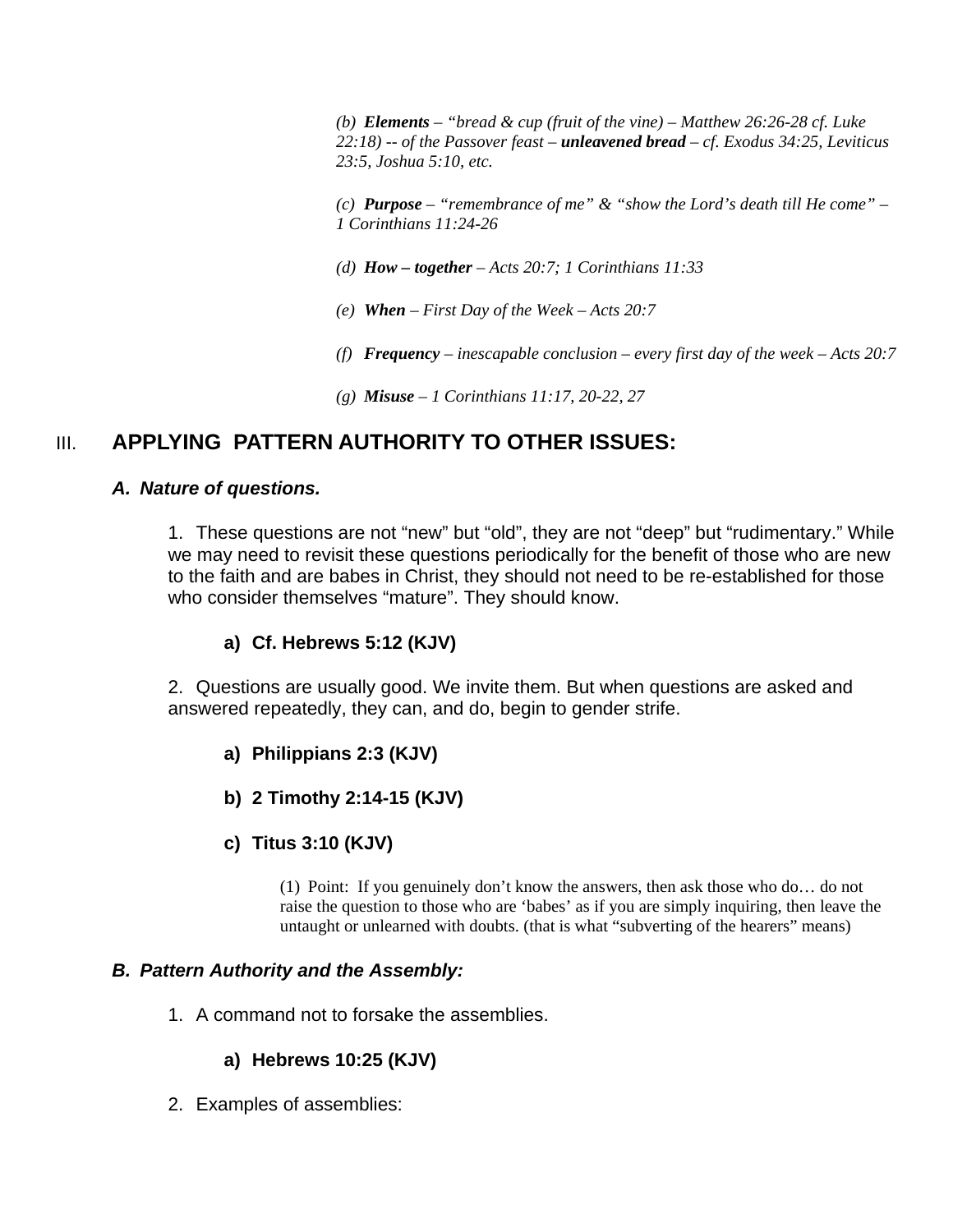#### **a) "Assembled with the church" –**

(1) Acts 11:26 (KJV)

#### **b) The Corinthian church "assembled"**

- (1) 1 Corinthians 11:18 (KJV)
- (2) 1 Corinthians 11:20 (KJV)

#### **c) The church at Troas assembled for the Lord's supper.**

(1) Acts 20:7 (KJV)

#### **d) Cf. Acts 2:42; Acts 2:46-47; Acts 12:5; 1 Corinthians 14:23, 26, 34-35, etc.**

- **(1) Established? The necessity to assemble!**
- **(2) Established? The NEED for a place to assemble.**
- 3. Where the church assembled.

#### **a) The Temple.**

(1) Acts 2:46 (KJV)

#### **b) In Homes.**

- (1) Acts 5:42 (KJV)
- (2) Romans 16:3-5 (KJV)
- (3) Colossians 4:15 (KJV)
- (4) Philemon 1:1-2 (KJV)

#### **c) On the banks of a river.**

(1) Acts 16:13-14 (KJV)

#### **d) At a school.**

(1) Acts 19:9-10 (KJV)

*(a) Note from verse 8 that they had been meeting in the synagogue – "separated*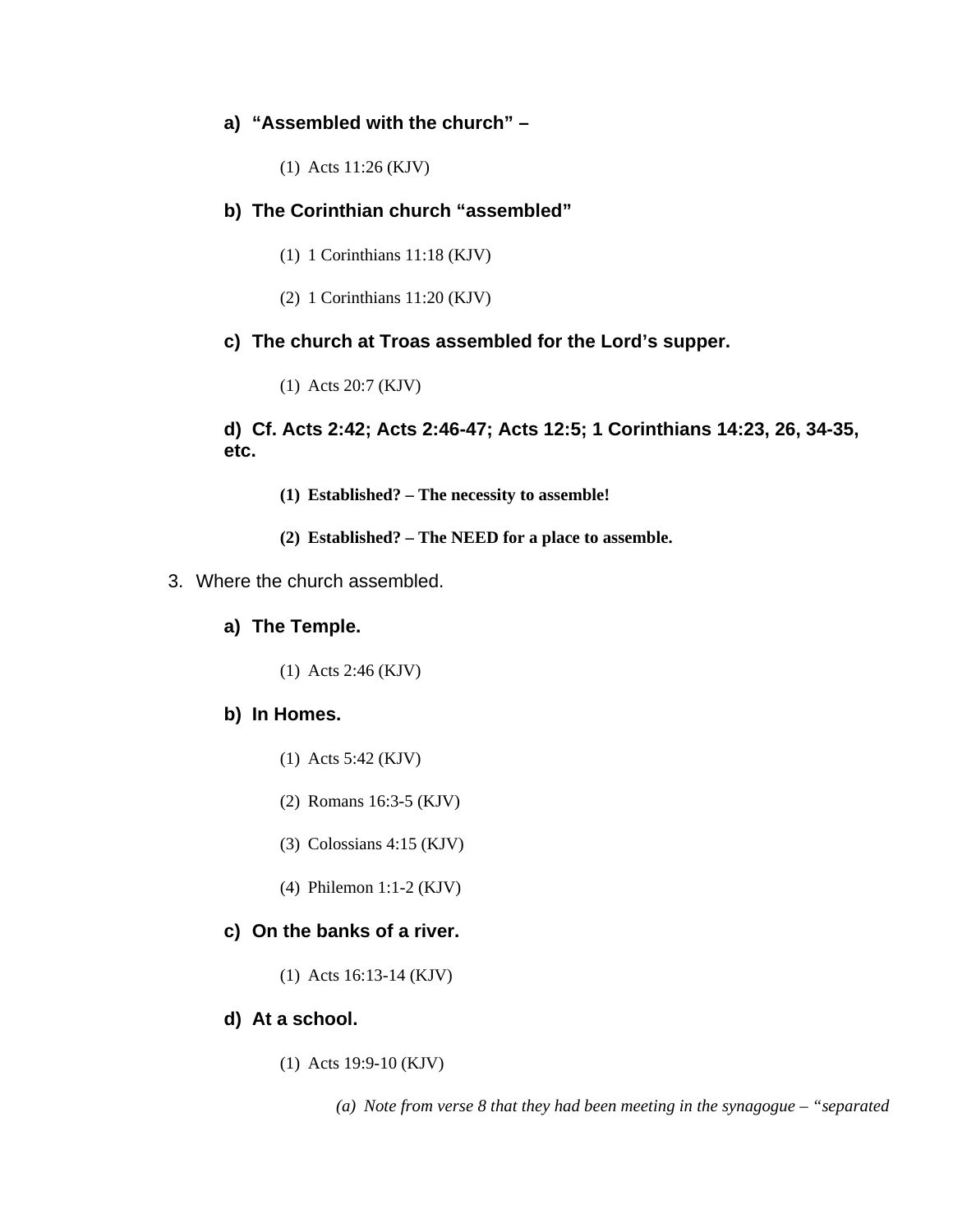*the disciples"* 

#### **e) In an unknown third story room.**

(1) Acts 20:7-9

4. When the church met.

### **a) On the Lord's day.**

- (1) Acts 20:7
- (2) 1 Corinthians 16:1-2

#### **b) Daily.**

- (1) Acts 2:46
	- *(a) What time?* 
		- (i) Evening, night, morning….Acts 20:7-12
	- *(b) How long? Acts 20:7-12 a long time!*
- 5. How did they acquire their meeting place?

#### **a) Did they have donated, borrow, rent, lease, buy, or, build?**

- (1) I suspect all of the above!
- (2) We simply don't know these details.
- (3) This is an expedient!
	- *(a) We know they met.*
	- *(b) We know when they met.*
	- *(c) We know they needed a place to meet.*
	- *(d) We know (sometimes) where they met.*
	- *(e) We know (sometimes) how long they met.*
	- *(f) We don't know how they acquired the place of meeting.*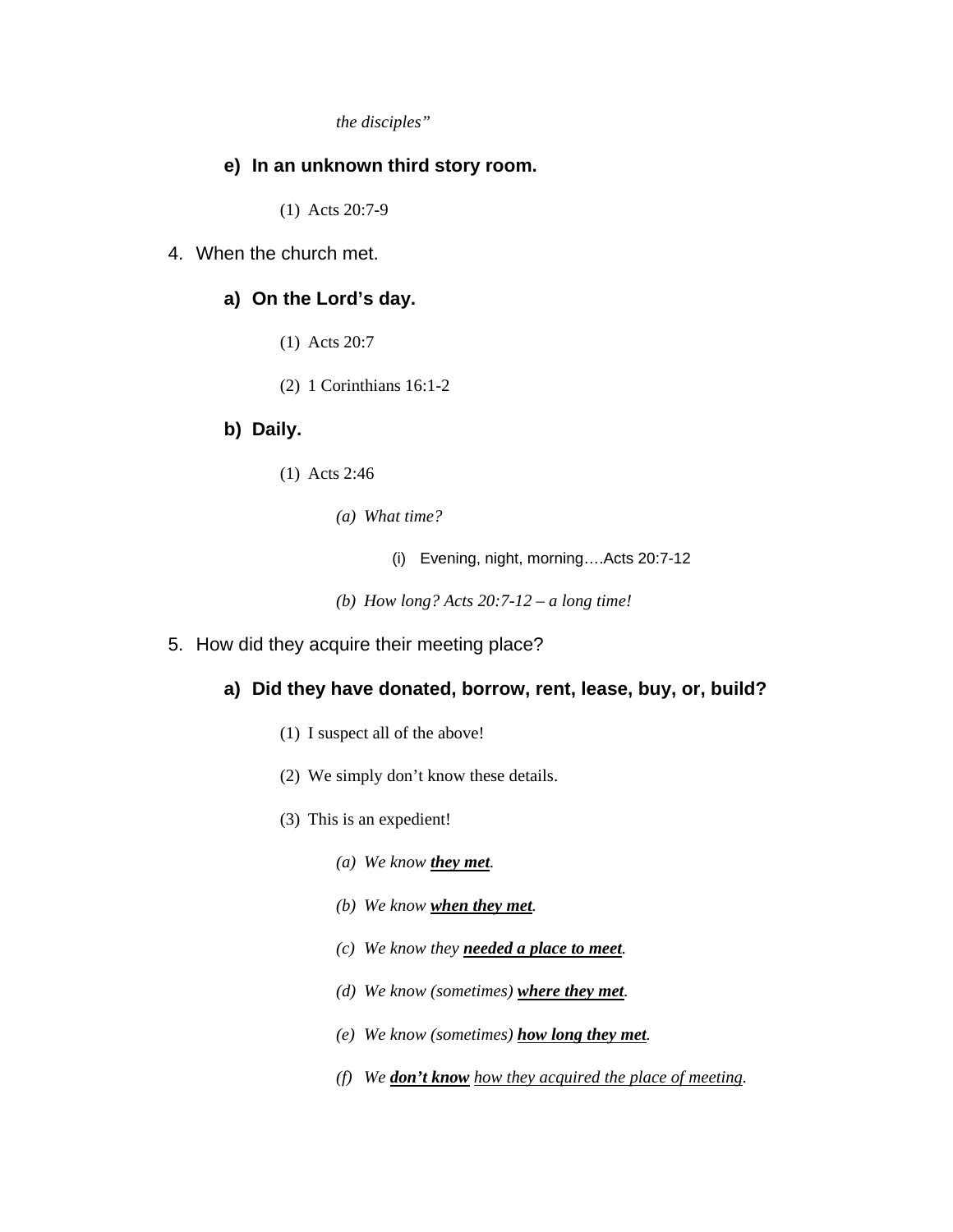(i) Could have, with authority, done any of the above.

(ii) Someone might say, "it is an assumption that they spent any monies on acquiring a place to meet."

> *(a) It is much larger assumption to assume that the early church allowed it's ability to provide a place for assembly to be at the mercy of unbelievers. Such was not the case in Acts 19:9-10!*

*(b) Why would we assume real estate economy to be different then, than now?* 

*(g) The point is, the church is authorized to provide, by necessity, a place to assemble and carry out its work of teaching. Since the "how" to provide isn't specified either by command or example, it becomes an expedient.* 

6. Thus, "pattern authority" is established for assembly and a place to assemble.

*C. Pattern Authority and the contribution.Some have argued that there isn't a "treasury" authorized in the New Testament, or that there isn't any authority for a collection every week, or that those funds collected on the first day of the week were limited to benevolence. Let us see if these are factual conclusions.* 

1. What the early church did:

#### **a) Was authorized for, and preformed benevolence.**

- (1) 1 Corinthians 16:1-3
- (2) 1 Timothy 5:16 (KJV)

*(a) Sometimes took care of it's own.* 

(i) Acts 1:44-45

(ii) Incidentally, "all things common" meant that they shared what they had … defined in verse 45!

- (iii) Acts 4:34; 6:1-8.
- *(b) Sometimes sent its benevolence to other churches.* 
	- (i) Acts 11:27-30 the church in Antioch sent to the brethren in Judea.

(ii) Romans 15:25; 1 Corinthians 16:1-2 – churches in Macedonia, Achaia and Galatia sent to the church in Jerusalem to supply their need.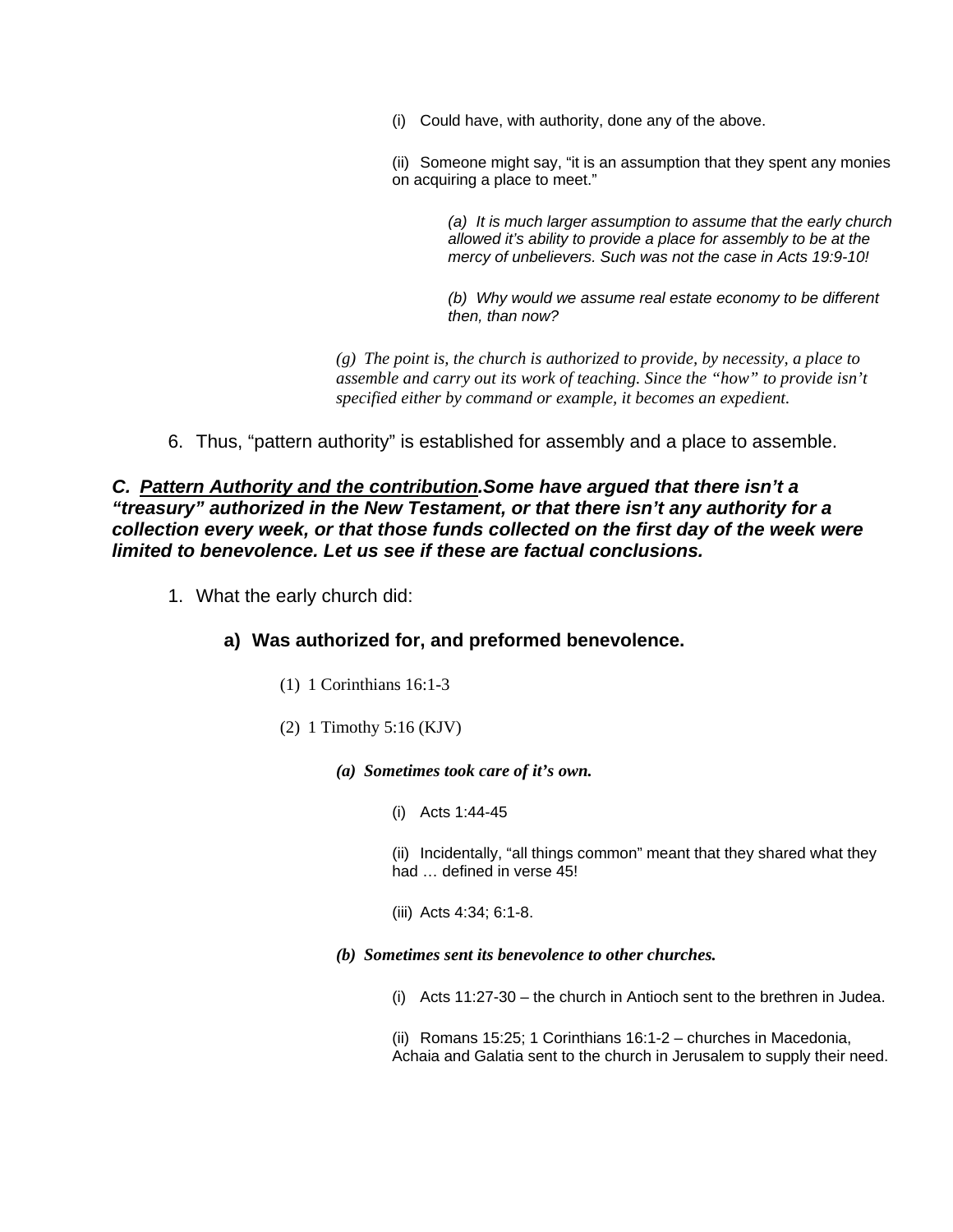*(c) Such benevolence, by example and command, was limited to needy saints. (Remember we are discussing the common treasury, or collection of the church here).* 

#### **b) The church is authorized to provide for the preaching of the gospel, and to support financially those who do.**

(1) The church is the "pillar and ground of the truth" (1 Timothy 3:15) – This is THE major work of the church.

(2) The church at Thessalonica "sounded out the word of the Lord" --1 Thessalonians 1:8

(3) Paul instructs the church at Corinth that those who preach the gospel are to live of the gospel.

*(a) 1 Corinthians 9:4-13* 

*(b) Note: this is not benevolence – 2 Corinthians 11:8 "taking wages of them, to do you service"* 

(4) The Jerusalem church sent Barnabas to Antioch.

*(a) Acts 11:22 (KJV)* 

- (5) The church at Philippi had fellowship with Paul in the gospel.
	- *(a) Philippians 1:3-5 (KJV)*

(i) By the way, the evangelist had the prerogative to refuse support from a church.

*(a) 2 Corinthians 11:7-9* 

#### **c) How the church provided for it's financial needs.**

(1) Freewill contributions of *individuals* contributing to the collectivity (i.e. collection; treasury).

- *(a) "willing mind" 2 Corinthians 8:12*
- *(b) As purposed in hearts 2 Corinthians 9:7*
- *(c) Not of necessity 2 Corinthians 9:7*
- (2) What they gave.
	- *(a) Money. Contributed what they sold Acts 2:45; 4:34,37; 5:1,4,8.*